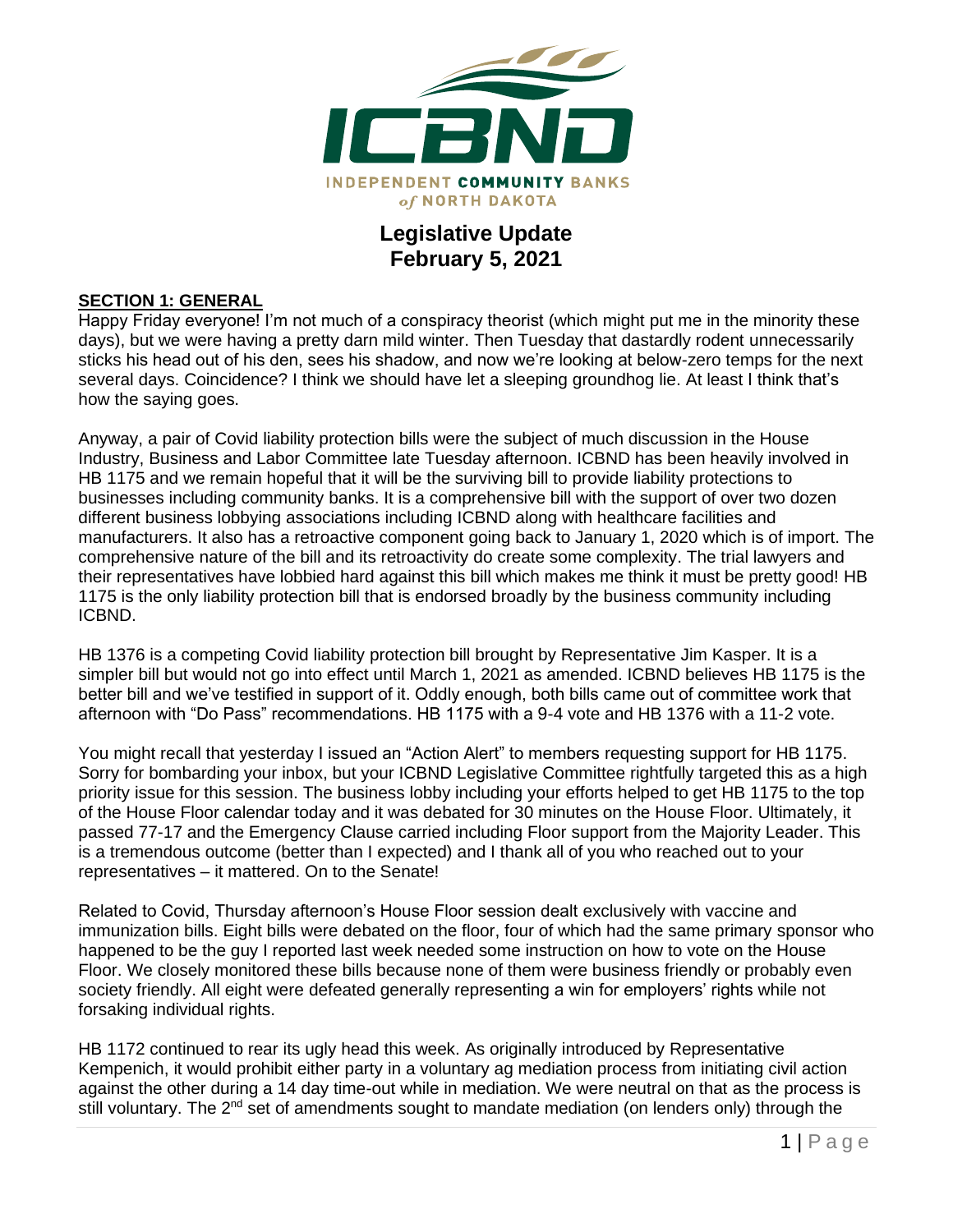North Dakota Ag Department's mediation service in the event of a "dispute" prior to seeking any civil action and significantly lengthened the time-out period. I testified in opposition to that amendment yesterday as it was fraught with ambiguity and a one-sided mandate. A separate amendment was introduced again by the sponsor this morning in the same House Ag Subcommittee basically bringing the bill back to its original language including the voluntary status of mediation. I testified neutral to this last amendment but pointed out some language concerns with the amendment. It appears the subcommittee will seek to improve the language and report it back to the full House Ag Committee. We can live with the bill as contemplated this morning, but still reserve the right to possibly try to kill it in the Senate if it survives the House.

Speaking of Representative Kempenich, the tongue-in-cheek GoFundMe account that a citizen satirically established in support of his efforts to get a bill passed for additional funding for lawmakers' meals (remember the Spaghettios dilemma) has generated little interest. And the measure in question has been amended to a study. Sometimes that's where bills go to die.

### **SECTION 2: OTHER BILL UPDATES FROM ICBND "PRIORITY" TRACKING LIST**

**HB 1267** – relates to cryptocurrency custodian services and exchanges and states that the Bank of North Dakota may provide custodian services for digital currency and may implement a digital currency exchange. It was heard in House IBL last week and ultimately received a 13-1 "do not pass" recommendation while also recognizing that nothing precludes DFI and BND from exploring and preparing further without legislation. This bill failed on the House Floor Tuesday by a vote of 19-74.

**HB 1425** – is Representative Mike Nathe's Legacy Fund bill which would require 20 percent of the Legacy Fund principal be invested in or through North Dakota based businesses. ICBND and others have been discussing this with the State Investment Board management and members along with Representative Nathe for a couple years. ICBND strongly supports the measure and it was heard in the House Finance and Taxation Committee Tuesday morning. The hearing went very well, but it's a big shift and there will be many further discussions on this bill.

**HB 1441** – Relates to a paid family medical leave program and an income tax credit for contributions paid into the paid family medical leave fund on behalf of eligible employees. The primary bill sponsor is Representative Karla Rose Hanson. It is a bad bill for employers and ICBND opposes the bill as does the general business lobby. It was heard in House IBL Wednesday, but the committee has not acted on the bill.

**HB 1499** – states that the state may not issue bonds without first being authorized to do so by a vote of two-thirds of the qualified electors of the state. Obviously, passage of such a measure would cripple the activities of the North Dakota Housing Finance Agency which issues bonds as the funding vehicle to carry out its mission. I testified in opposition to the bill Friday morning to the House Government and Veterans Affairs Committee specifically as it relates to the ND Housing Finance Agency. The committee did not act on the bill this morning, but I suspect at a minimum it will be amended to our satisfaction or just killed.

**SB 2048** – is a uniform law commission bill related to the Uniform Unclaimed Property Act. Changes outlined by the bill and amendments are acceptable to ICBND as they relate to banking matters. The Senate IBL provided a 6-0 "Do Pass" recommendation. The full Senate approved the bill 47-0 on Wednesday afternoon.

**SB 2191** – relates to the disposal of abandoned personal property. The North Dakota Land Title Association introduced this bill as a companion bill to SB 2205 which passed last session. SB 2205 streamlined abandoned real property foreclosures. That bill was successful in shortening the foreclosure time frame for lenders. As a part of that process, the foreclosing bank and law firm also run into problems with abandoned personal property left in the property which causes delays. This bill would streamline the personal property process as SB 2205 did last session for real property. ICBND testified in support of the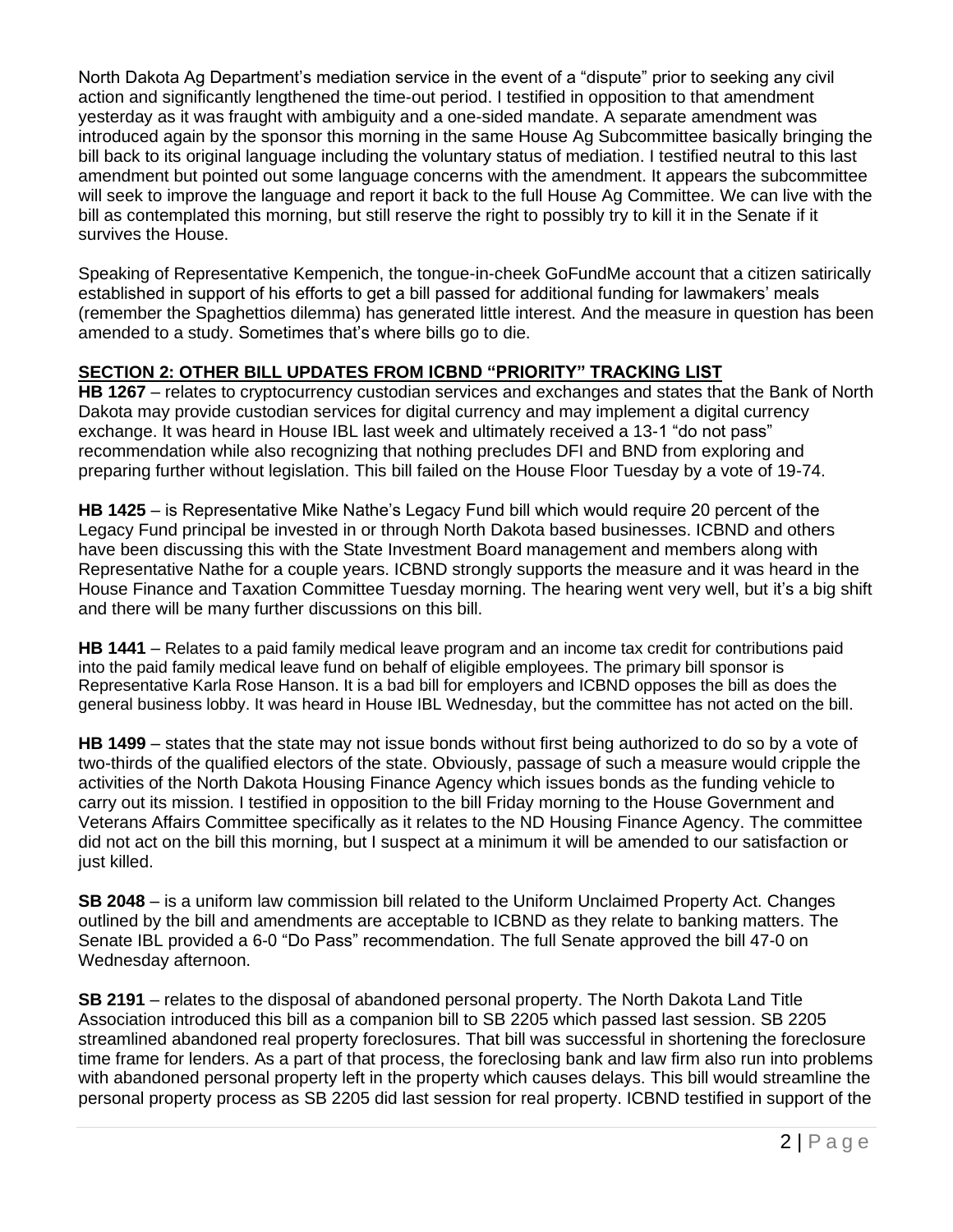bill a couple weeks ago in the Senate Political Subdivision Committee and it received a unanimous "Do Pass" recommendation. On Monday, the Senate unanimously passed this bill 46-0.

**SB 2223** – is a problematic bill that would require a foreclosure judgement to transfer title when a deed in lieu of foreclosure has been granted. I testified that such a requirement could cause harm to both a lender and borrower by adding unnecessary legal proceedings, costs, time, and public disclosure when both parties have agreed to a deed in lieu of foreclosure. Understanding the significant opposition, the bill sponsors provided a couple different amendments that attempted to circumvent parts of federal bankruptcy law and state law. It is a bad bill and finally received a "Do Not Pass" recommendation from the Senate Political Subdivisions Committee this week.

| <b>Date and</b><br><b>Time</b> | <b>Bill</b><br><b>Number</b> | <b>Short Title</b>                                                                                                                                                                                                                                                                                                                                                                              | <b>Committee</b>                                                      |
|--------------------------------|------------------------------|-------------------------------------------------------------------------------------------------------------------------------------------------------------------------------------------------------------------------------------------------------------------------------------------------------------------------------------------------------------------------------------------------|-----------------------------------------------------------------------|
| 02/08/2021<br>09:00            | <b>HB 1268</b>               | Relating to a financial technology sandbox program for innovative financial<br>products and services and criminal history background checks.                                                                                                                                                                                                                                                    | House Industry,<br><b>Business and</b><br>Labor                       |
| 02/08/2021<br>09:00            | <b>HCR 3024</b>              | A concurrent resolution directing the Legislative Management to consider<br>studying the feasibility and desirability of regulating special purpose depository<br>institutions for cryptocurrency.                                                                                                                                                                                              | House Industry,<br><b>Business and</b><br>Labor                       |
| 02/08/2021<br>09:00            | <b>HB 1147</b>               | Relating to public employee fertility health benefits; to amend and reenact<br>section 26.1-36.6-03 of the North Dakota Century Code, relating to self-<br>insurance health plans; to provide for a report; to provide for application; to<br>provide an expiration date; and to declare an emergency.                                                                                          | House Industry,<br><b>Business and</b><br>Labor                       |
| 02/08/2021<br>09:00            | HB 1203                      | Relating to requirements of health insurance policies; to amend and reenact<br>section 50-24.1-37 of the North Dakota Century Code, relating to continuation<br>of Medicaid Expansion; to repeal sections 40 and 41 of chapter 11 of the 2017<br>Session Laws, relating to repeal of the Medicaid Expansion program; to<br>provide for application; and to provide a contingent effective date. | House Industry,<br><b>Business and</b><br>Labor                       |
| 02/08/2021<br>02:30            | <b>HB 1268</b>               | Relating to a financial technology sandbox program for innovative financial<br>products and services and criminal history background checks.                                                                                                                                                                                                                                                    | House Industry,<br><b>Business and</b><br>Labor                       |
| 02/08/2021<br>02:30            | <b>HB 1278</b>               | Relating to eligibility for unemployment compensation for military spouses.                                                                                                                                                                                                                                                                                                                     | House Industry,<br><b>Business and</b><br>Labor                       |
| 02/08/2021<br>02:30            | <b>HB 1441</b>               | Relating to a paid family medical leave program and an income tax credit for<br>contributions paid into the paid family medical leave fund on behalf of eligible<br>employees; to provide an appropriation; to provide for a transfer; and to<br>provide an effective date.                                                                                                                     | House Industry,<br><b>Business and</b><br>Labor                       |
| 02/08/2021<br>02:45            | HB 1002                      | A BILL for an Act to provide an appropriation for defraying the expenses of the<br>office of the secretary of state and public printing.                                                                                                                                                                                                                                                        | House<br>Appropriations -<br>Education and<br>Environment<br>Division |
| 02/09/2021<br>10:00            | <b>HB 1330</b>               | Relating to prohibiting covered entities from selling users' protected data<br>without consent; and to provide a penalty.                                                                                                                                                                                                                                                                       | House Industry,<br><b>Business and</b><br>Labor                       |
| 02/09/2021<br>10:30            | SB 2333                      | Relating to in-application payments for software applications and purchases.                                                                                                                                                                                                                                                                                                                    | Senate Industry,<br><b>Business and</b><br>Labor                      |
| 02/09/2021<br>11:00            | SB 2014                      | A BILL for an Act to provide an appropriation for defraying the expenses of the<br>industrial commission and the agencies under its control; to provide contingent<br>funding; to provide for a transfer; and to provide an exemption.                                                                                                                                                          | Senate<br>Appropriations                                              |

#### **SECTION 3: BILL HEARINGS NEXT WEEK**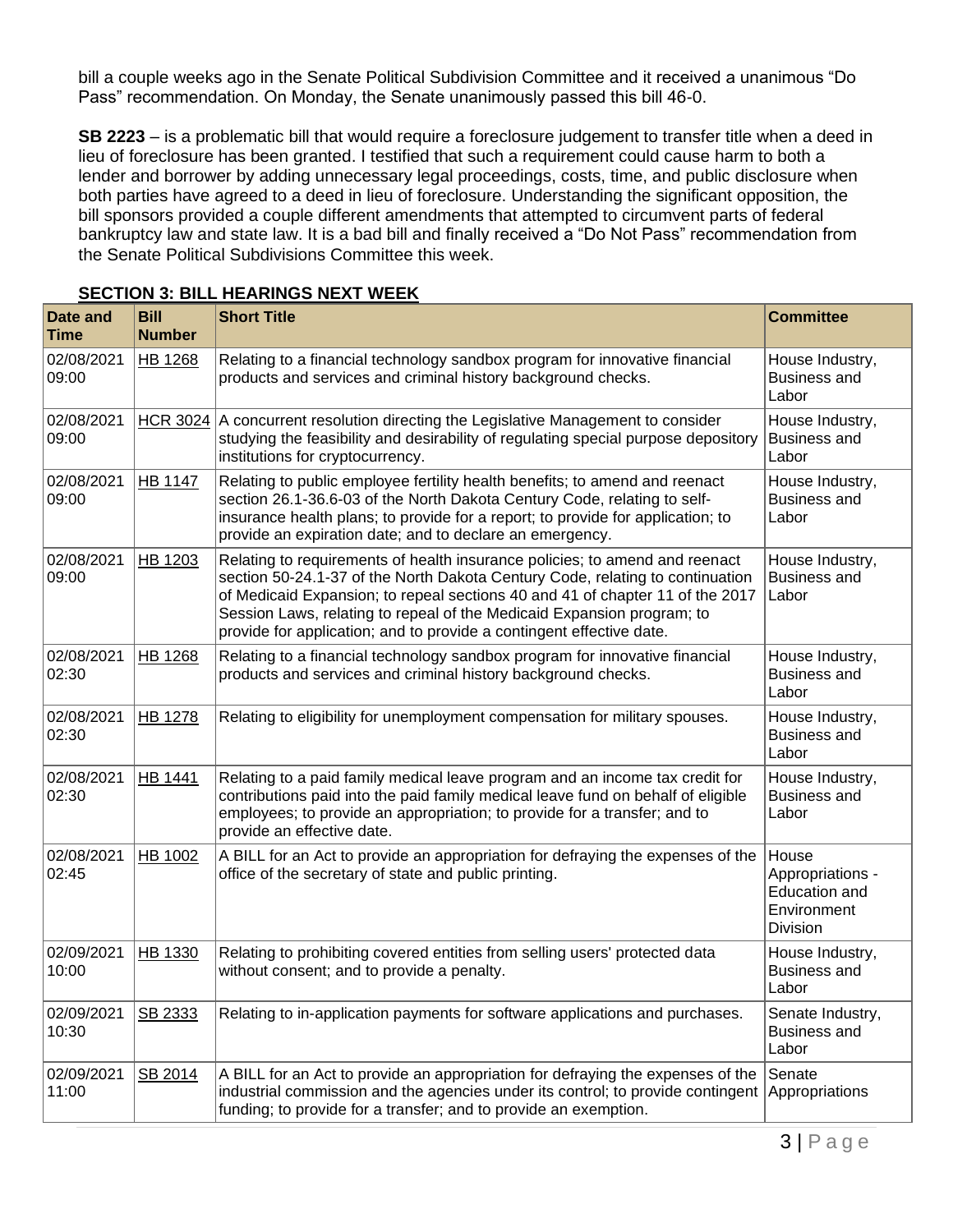| 02/09/2021<br>02:15 | SB 2203        | Relating to surcharges paid by employers for employees who receive<br>unemployment insurance benefits; and to provide an effective date.                                                                                                                                                                                                                                                                                                                                            | Senate Industry,<br><b>Business and</b><br>Labor |
|---------------------|----------------|-------------------------------------------------------------------------------------------------------------------------------------------------------------------------------------------------------------------------------------------------------------------------------------------------------------------------------------------------------------------------------------------------------------------------------------------------------------------------------------|--------------------------------------------------|
| 02/09/2021<br>02:30 | SB 2021        | A BILL for an Act to provide an appropriation for defraying the expenses of the<br>information technology department; and to provide an exemption.                                                                                                                                                                                                                                                                                                                                  | Senate<br>Appropriations                         |
| 02/10/2021<br>08:30 | HB 1439        | Relating to remote notarial acts for clients of certain nonprofit organizations; to<br>amend and reenact subdivision c of subsection 3 of section 44-06.1-13.1 of<br>the North Dakota Century Code, relating to an exemption for certain remote<br>notarial acts; and to provide a penalty.                                                                                                                                                                                         | House Judiciary                                  |
| 02/10/2021<br>09:00 | HB 1454        | Relating to unlawful interference with business relation; and to provide a<br>penalty.                                                                                                                                                                                                                                                                                                                                                                                              | House Industry,<br><b>Business and</b><br>Labor  |
| 02/11/2021<br>08:30 | HB 1026        | Relating to financial criteria for grain buyer, grain broker, grain processor, and<br>warehousemen licenses, and licensing and bonding for grain brokers and<br>grain processors; relating to definitions of grain brokers and processors, the<br>duties and powers of the commissioner, confidentiality records, scale ticket<br>contents, credit-sale contracts, reports, annual licenses, fees, and bonds for<br>grain buyers, grain brokers, grain processors, and warehousemen | Senate Agriculture                               |
| 02/11/2021<br>08:30 | SB 2292        | Relating to mortgage modifications; and to amend and reenact sections 35-03-<br>14 and 35-03-15 of the North Dakota Century Code, relating to the expiration<br>and extension of real estate mortgages.                                                                                                                                                                                                                                                                             | Senate Political<br>Subdivisions                 |
| 02/11/2021<br>09:00 | HB 1366        | Relating to the sale of property subject to a repairman's lien and sale<br>proceeds; and to amend and reenact sections 35-13-01, 35-13-05, and 35-13-<br>06 of the North Dakota Century Code, relating to repairman's liens, notice<br>requirements, and assignments.                                                                                                                                                                                                               | House<br>Transportation                          |
| 02/11/2021<br>09:15 | SB 2293        | Relating to statements of full consideration.                                                                                                                                                                                                                                                                                                                                                                                                                                       | Senate Political<br>Subdivisions                 |
| 02/11/2021<br>11:00 | SB 2021        | A BILL for an Act to provide an appropriation for defraying the expenses of the<br>information technology department; and to provide an exemption.                                                                                                                                                                                                                                                                                                                                  | Senate<br>Appropriations                         |
| 02/12/2021<br>08:30 | <b>HB 1187</b> | Relating to creation of a Bank of North Dakota rebuilders loan program and a<br>rebuilders permanent loan fund; relating to a rebuilders loan program, a<br>rebuilders home loan program, and a rebuilders home loan fund; to provide a<br>continuing appropriation; and to provide for a transfer.                                                                                                                                                                                 | House<br>Appropriations                          |
| 02/12/2021<br>10:00 | HB 1288        | Relating to Medicaid coverage of continuous glucose monitoring devices.                                                                                                                                                                                                                                                                                                                                                                                                             | House<br>Appropriations                          |

Legislator contact information can be found at<http://www.legis.nd.gov/contact-my-legislators> and you can check on any legislative activities through the Legislative Council's web page at [www.legis.nd.gov.](http://www.legis.nd.gov/)

Thank you for your participation in the legislative process. Please call, email or text me with any questions or concerns. If you'd like to be taken off this distribution list or if there are others in your organization that should be on the distribution list for the legislative updates, please let me know.

Sincerely,

Bany D. Haugen

*Barry D. Haugen [barryh@icbnd.com](mailto:barryh@icbnd.com) cell: 701.955.4308 office: 701.258.7121*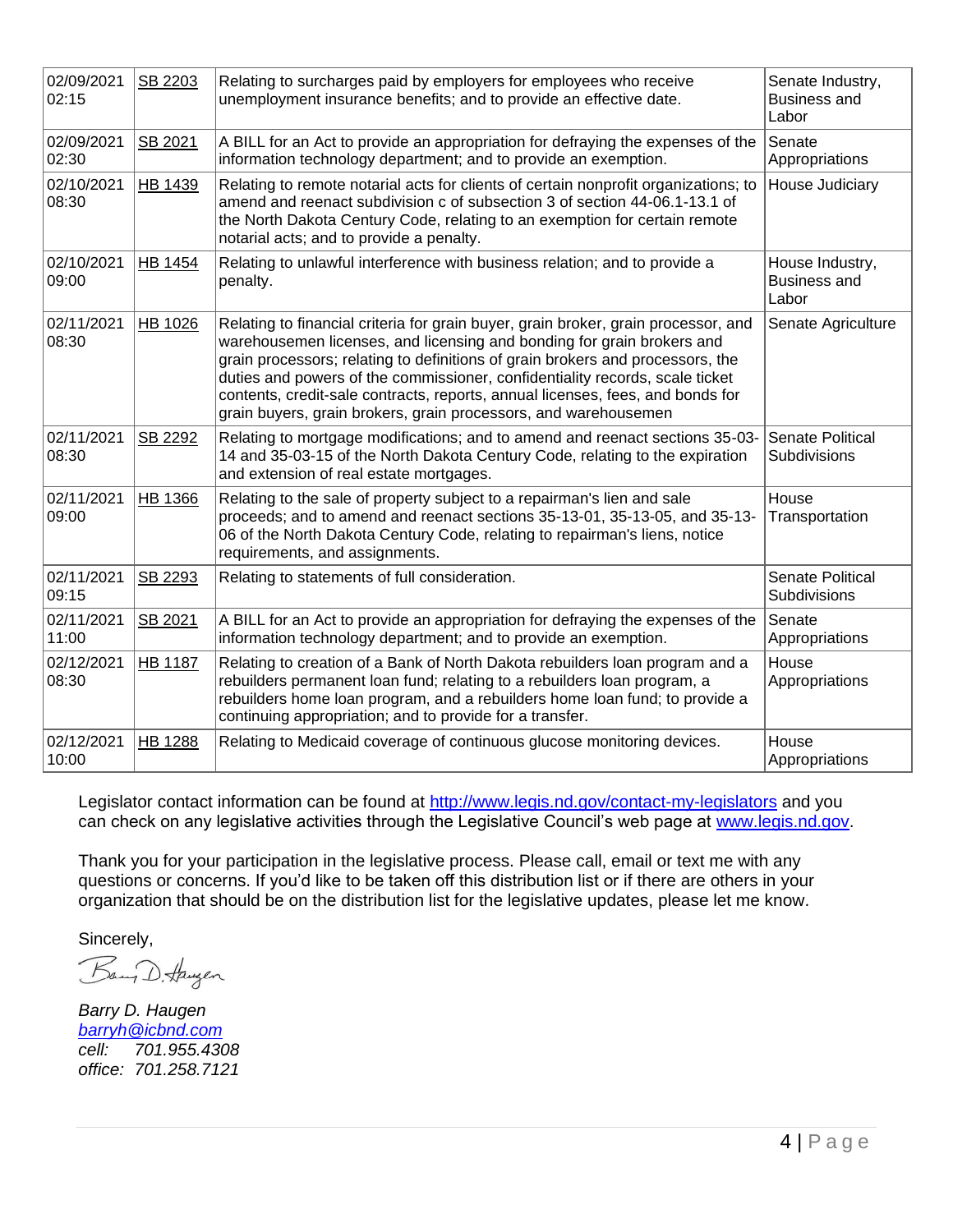

# **ICBND BILL TRACKING LIST**

| <b>Bill</b>    | <b>Status</b>                                                                                                                                                      | <b>Title</b>                                                                                                                                                                                                                                                                                                                                                                                                                                                                                  |
|----------------|--------------------------------------------------------------------------------------------------------------------------------------------------------------------|-----------------------------------------------------------------------------------------------------------------------------------------------------------------------------------------------------------------------------------------------------------------------------------------------------------------------------------------------------------------------------------------------------------------------------------------------------------------------------------------------|
| HB 1002        | House: INTRODUCED<br>01/05 H Introduced, first reading, referred<br><b>Appropriations Committee</b><br>01/08 H Committee Hearing - 09:00 AM                        | A BILL for an Act to provide an appropriation for defraying<br>the expenses of the office of the secretary of state and<br>public printing.                                                                                                                                                                                                                                                                                                                                                   |
| HB 1011        | House: INTRODUCED<br>01/05 H Introduced, first reading, referred<br><b>Appropriations Committee</b><br>01/08 H Committee Hearing - 10:00 AM                        | A BILL for an Act to provide an appropriation for defraying<br>the expenses of the securities department.                                                                                                                                                                                                                                                                                                                                                                                     |
| HB 1024        | House: INTRODUCED<br>01/05 H Introduced, first reading, referred<br><b>Appropriations Committee</b><br>01/14 H Committee Hearing - 11:00 AM                        | A BILL for an Act to provide an appropriation for defraying<br>the expenses of the ethics commission.                                                                                                                                                                                                                                                                                                                                                                                         |
| HB 1026        | House: PASSED<br>Senate: INTRODUCED<br>02/03 S Introduced, first reading, referred<br><b>Agriculture Committee</b><br>02/11 S Committee Hearing - 08:30 AM         | Relating to financial criteria for grain buyer, grain broker,<br>grain processor, and warehousemen licenses, and<br>licensing and bonding for grain brokers and grain<br>processors; relating to definitions of grain brokers and<br>processors, the duties and powers of the commissioner,<br>confidentiality records, scale ticket contents, credit-sale<br>contracts, reports, annual licenses, fees, and bonds for<br>grain buyers, grain brokers, grain processors, and<br>warehousemen. |
| HB 1037        | House: INTRODUCED<br>01/05 H Introduced, first reading, referred<br><b>Appropriations Committee</b><br>02/02 H Committee Hearing - 08:30 AM                        | Relating to a legacy earnings fund; and to amend and<br>reenact subsection 1 of section 21-10-06 of the North<br>Dakota Century Code, relating to funds invested by the<br>state investment board.                                                                                                                                                                                                                                                                                            |
| HB 1043        | House: INTRODUCED<br>01/12 H Reported back amended, do pass,<br>amendment placed on calendar 13 1 0<br>01/13 H Rereferred to Judiciary                             | Relating to the ethics commission delegation of duties and<br>advisory opinions; to amend and reenact subsection 2 of<br>section 54-66-01 and sections 54-66-05, 54-66-06, 54-66-<br>07, 54-66-08, 54-66-09, and 54-66-12 of the North Dakota<br>Century Code, relating to ethics commission complaint<br>procedures.                                                                                                                                                                         |
| HB 1050        | House: PASSED<br>Senate: INTRODUCED<br>01/18 S Received from House<br>02/02 S Introduced, first reading, referred Industry,<br><b>Business and Labor Committee</b> | Relating to definitions relating to business incentives,<br>agreements, and reports.                                                                                                                                                                                                                                                                                                                                                                                                          |
| <b>HB 1087</b> | House: INTRODUCED<br>01/15 H Amendment adopted<br>01/15 H Rereferred to Appropriations                                                                             | Relating to third-party reinsurance; relating to premium<br>taxes and credits for insurance companies and the<br>establishment of an invisible reinsurance pool for the<br>individual health insurance market; to provide for a study;<br>to provide a penalty; to provide an appropriation; to<br>provide a continuing appropriation; and to declare an<br>emergency.                                                                                                                        |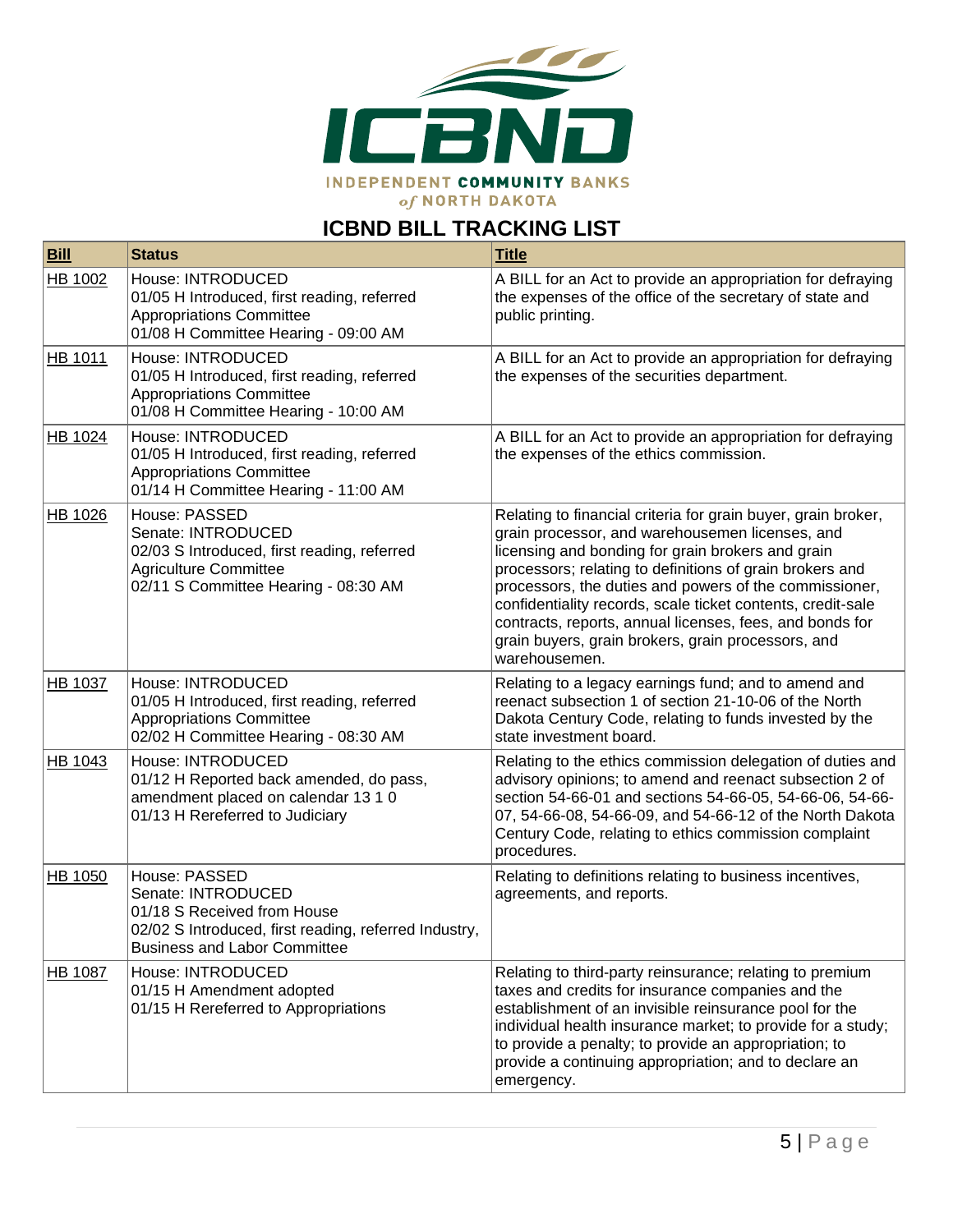| HB 1132        | House: WITHDRAWN<br>01/27 H Request return from committee<br>01/27 H Withdrawn from further consideration                                                                                                                                | Relating to bonded debt repayments; to amend and<br>reenact sections 6-09.4-06 and 6-09.4-10 of the North<br>Dakota Century Code, relating to borrowing and lending<br>authority of the public finance authority and reserve funds<br>associated with bonds; to provide an appropriation; to<br>provide a bond issue limit; to provide an exemption; and to<br>declare an emergency.                  |
|----------------|------------------------------------------------------------------------------------------------------------------------------------------------------------------------------------------------------------------------------------------|-------------------------------------------------------------------------------------------------------------------------------------------------------------------------------------------------------------------------------------------------------------------------------------------------------------------------------------------------------------------------------------------------------|
| HB 1136        | House: DEFEATED<br>01/25 H Reported back, do not pass, placed on<br>calendar 10 1 3<br>01/29 H Second reading, failed to pass, yeas 3<br>nays 86                                                                                         | Relating to the disposition of proceeds from tax lien<br>foreclosures.                                                                                                                                                                                                                                                                                                                                |
| <b>HB 1147</b> | House: INTRODUCED<br>01/08 H Introduced, first reading, (emergency),<br>referred Industry, Business and Labor Committee<br>01/26 H Committee Hearing - 02:00 PM                                                                          | Relating to public employee fertility health benefits; to<br>amend and reenact section 26.1-36.6-03 of the North<br>Dakota Century Code, relating to self-insurance health<br>plans; to provide for a report; to provide for application; to<br>provide an expiration date; and to declare an emergency.                                                                                              |
| HB 1154        | House: INTRODUCED<br>01/13 H Rereferred to Industry, Business and Labor<br>02/03 H Committee Hearing - 09:00 AM                                                                                                                          | Relating to transparency in dental benefits contracting; and<br>to provide a penalty.                                                                                                                                                                                                                                                                                                                 |
| <b>HB 1172</b> | House: INTRODUCED<br>02/04 H Committee Hearing - 11:00 AM<br>02/05 H Committee Hearing - 08:00 AM                                                                                                                                        | Relating to agricultural mediation and negotiation<br>services.                                                                                                                                                                                                                                                                                                                                       |
| HB 1175        | House: INTRODUCED<br>02/03 H Reported back amended, do pass,<br>amendment placed on calendar 9 4 1<br>02/04 H Amendment adopted, placed on calendar<br>02/05 H Second reading, passed yeas 77 nays 17<br><b>Emergency Clause carried</b> | Relating to business immunity from COVID-19 liability<br>claims; to provide for retroactive application; to provide an<br>expiration date; and to declare an emergency.                                                                                                                                                                                                                               |
| <b>HB 1187</b> | House: INTRODUCED<br>01/21 H Laid over one legislative day<br>01/22 H Rereferred to Appropriations                                                                                                                                       | Relating to creation of a Bank of North Dakota rebuilders<br>loan program and a rebuilders permanent loan fund; to<br>repeal sections 6-09-46 and 6-09-46.1 of the North Dakota<br>Century Code, relating to a rebuilders loan program, a<br>rebuilders home loan program, and a rebuilders home loan<br>fund; to provide a continuing appropriation; and to provide<br>for a transfer.               |
| HB 1191        | House: INTRODUCED<br>01/11 H Introduced, first reading, referred<br>Government and Veterans Affairs Committee<br>02/05 H Committee Hearing - 08:00 AM                                                                                    | Relating to reporting expenditures in support of or<br>opposition to candidates; and to provide a penalty.                                                                                                                                                                                                                                                                                            |
| HB 1199        | House: PASSED<br>01/29 H Second reading, passed, yeas 89 nays 0<br>02/01 S Received from House                                                                                                                                           | Relating to the disposition of proceeds from tax lien<br>foreclosures.                                                                                                                                                                                                                                                                                                                                |
| HB 1203        | House: INTRODUCED<br>01/11 H Introduced, first reading, referred Industry,<br><b>Business and Labor Committee</b><br>01/18 H Committee Hearing - 08:00 AM                                                                                | Relating to requirements of health insurance policies; to<br>amend and reenact section 50-24.1-37 of the North<br>Dakota Century Code, relating to continuation of Medicaid<br>Expansion; to repeal sections 40 and 41 of chapter 11 of<br>the 2017 Session Laws, relating to repeal of the Medicaid<br>Expansion program; to provide for application; and to<br>provide a contingent effective date. |
| <b>HB 1204</b> | House: DEFEATED<br>01/22 H Amendment adopted, placed on calendar<br>01/28 H Second reading, failed to pass, yeas 19<br>nays 74                                                                                                           | Relating to limitations on requirements to wear a mask at<br>work; to provide an expiration date; and to declare an<br>emergency.                                                                                                                                                                                                                                                                     |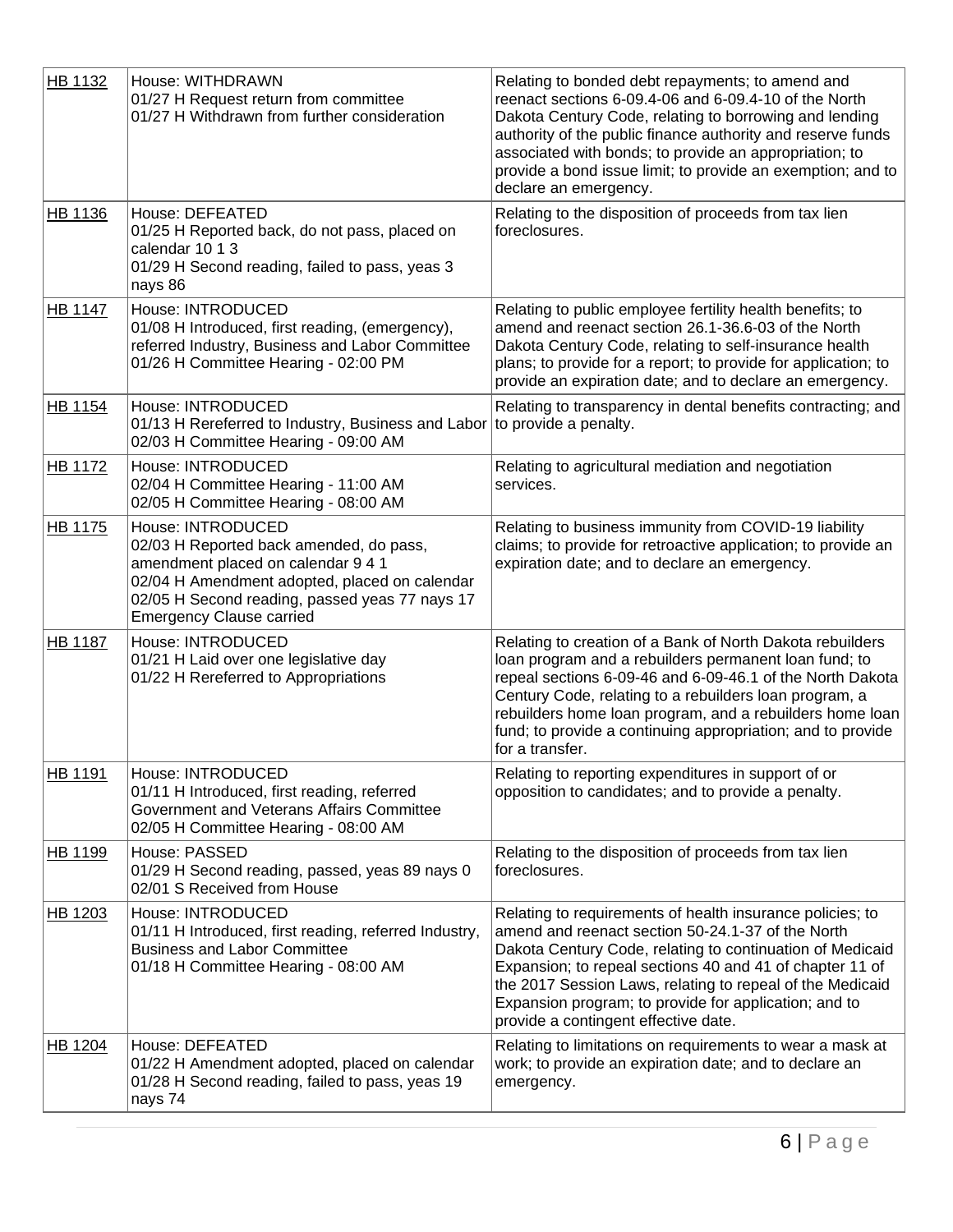| HB 1231        | House: INTRODUCED<br>01/11 H Introduced, first reading, referred<br>Government and Veterans Affairs Committee<br>01/22 H Committee Hearing - 08:30 AM     | Relating to duty of the investment director to consider<br>investing locally.                                                                                                                                                                                                                                                                                                                                                                                                                                                                        |
|----------------|-----------------------------------------------------------------------------------------------------------------------------------------------------------|------------------------------------------------------------------------------------------------------------------------------------------------------------------------------------------------------------------------------------------------------------------------------------------------------------------------------------------------------------------------------------------------------------------------------------------------------------------------------------------------------------------------------------------------------|
| HB 1258        | House: PASSED<br>01/26 H Second reading, passed, yeas 91 nays 0<br>01/27 S Received from House                                                            | Relating to real estate commission administration and real<br>estate licensing; to repeal chapter 43-23.4 of the North<br>Dakota Century Code, relating to real estate broker trust<br>accounts; and to provide a penalty.                                                                                                                                                                                                                                                                                                                           |
| <b>HB 1261</b> | House: INTRODUCED<br>01/11 H Introduced, first reading, referred Judiciary<br>Committee<br>01/26 H Committee Hearing - 11:00 AM                           | Relating to property exempt from seizure and forfeiture;<br>and to amend and reenact section 19-03.1-36.8 of the<br>North Dakota Century Code, relating to seizure and<br>forfeiture reporting requirements.                                                                                                                                                                                                                                                                                                                                         |
| HB 1267        | House: DEFEATED<br>01/27 H Reported back, do not pass, placed on<br>calendar 13 1 0<br>02/02 H Second reading, failed to pass, yeas 19<br>nays 75         | Relating to cryptocurrency custodian services and<br>exchanges; and to provide for a legislative management<br>report.                                                                                                                                                                                                                                                                                                                                                                                                                               |
| <b>HB 1268</b> | House: INTRODUCED<br>01/11 H Introduced, first reading, referred Industry,<br><b>Business and Labor Committee</b><br>02/08 H Committee Hearing - 09:00 AM | Relating to a financial technology sandbox program for<br>innovative financial products and services and criminal<br>history background checks.                                                                                                                                                                                                                                                                                                                                                                                                      |
| HB 1271        | House: DEFEATED<br>01/28 H Reported back, do not pass, placed on<br>calendar 11 2 1<br>02/03 H Second reading, failed to pass, yeas 14<br>nays 79         | Relating to employer immunity; to amend and reenact<br>subsection 11 of section 65-01-02 of the North Dakota<br>Century Code, relating to the definition of a compensable<br>injury; to provide for retroactive application; and to declare<br>an emergency.                                                                                                                                                                                                                                                                                         |
| <b>HB 1275</b> | House: INTRODUCED<br>01/11 H Introduced, first reading, referred<br><b>Appropriations Committee</b><br>02/01 H Committee Hearing - 02:45 PM               | Relating to an infrastructure bonding repayment fund, a<br>research and innovation fund, a workforce development<br>and lifelong education fund, a student meal and support<br>services fund, a legacy earnings fund, a human services<br>and public health stabilization fund, and a regional<br>economic development infrastructure fund; relating to<br>funds invested by the state investment board, legacy fund<br>definitions, and an arts and culture endowment fund; to<br>provide a continuing appropriation; and to provide a<br>transfer. |
| HB 1277        | House: PASSED<br>02/03 H Second reading, passed, yeas 53 nays 40<br>02/04 S Received from House                                                           | Relating to a residential property tax exemption for new<br>construction; and to provide an effective date.                                                                                                                                                                                                                                                                                                                                                                                                                                          |
| HB 1278        | House: INTRODUCED<br>01/11 H Introduced, first reading, referred Industry,<br><b>Business and Labor Committee</b><br>01/19 H Committee Hearing - 08:00 AM | Relating to eligibility for unemployment compensation for<br>military spouses.                                                                                                                                                                                                                                                                                                                                                                                                                                                                       |
| <b>HB 1288</b> | House: INTRODUCED<br>02/04 H Amendment adopted<br>02/04 H Rereferred to Appropriations                                                                    | Relating to Medicaid coverage of continuous glucose<br>monitoring devices.                                                                                                                                                                                                                                                                                                                                                                                                                                                                           |
| HB 1295        | House: INTRODUCED<br>01/11 H Introduced, first reading, (emergency),<br>referred Government and Veterans Affairs<br>Committee                             | Relating to authority of the secretary of state and the<br>ethics commission; and to declare an emergency.                                                                                                                                                                                                                                                                                                                                                                                                                                           |
| HB 1299        | House: DEFEATED<br>01/21 H Amendment adopted, placed on calendar<br>01/26 H Second reading, failed to pass, yeas 21<br>nays 70                            | Relating to prohibiting a retail establishment from refusing<br>to accept cash as payment; and to provide a penalty.                                                                                                                                                                                                                                                                                                                                                                                                                                 |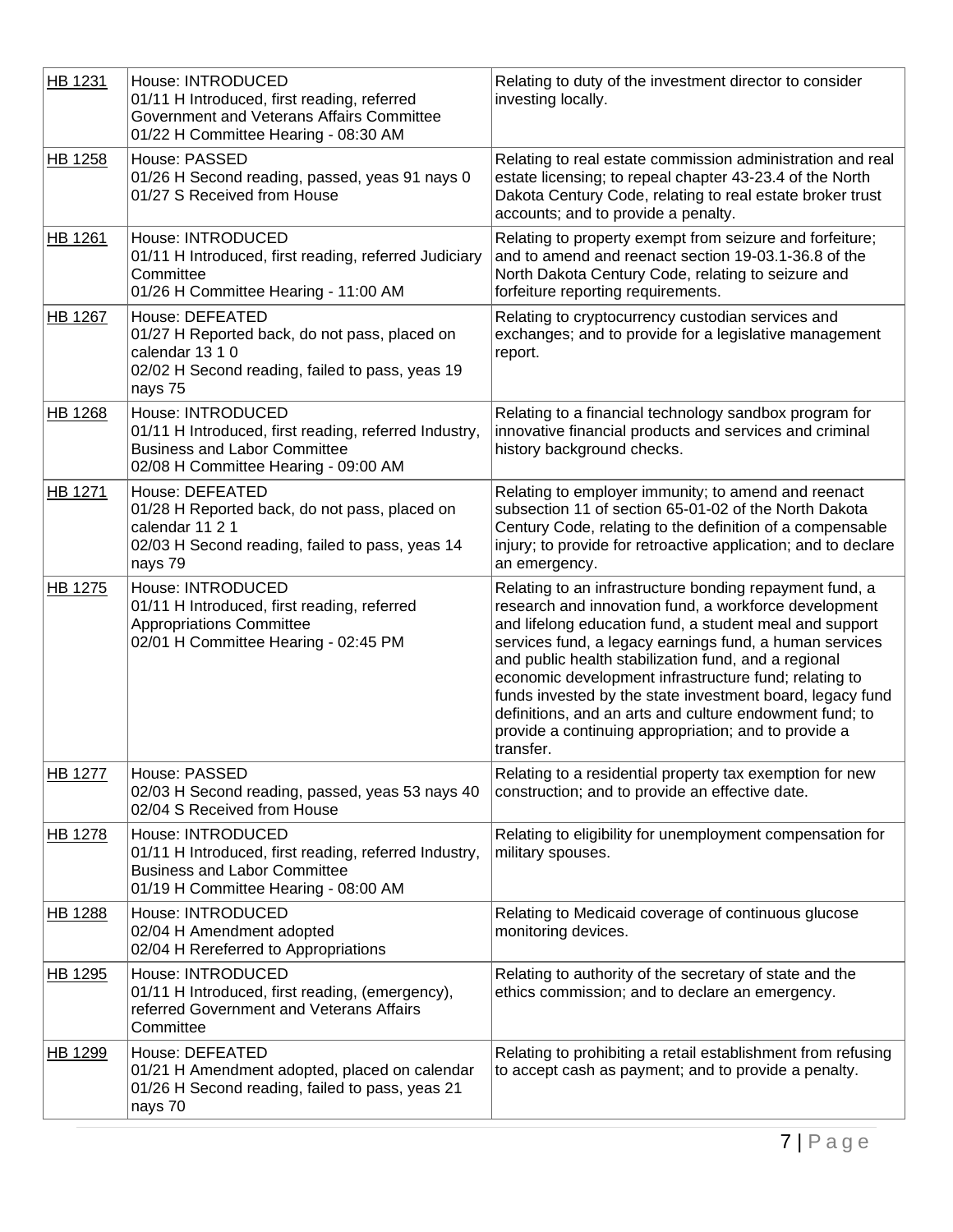| HB 1301 | House: DEFEATED<br>02/04 H Division A lost<br>02/04 H Division B lost                                                                                     | Relating to civil immunity for communicable diseases and<br>mandatory communicable disease immunizations; to<br>provide a penalty; to provide for application; and to declare<br>an emergency.                                                                                                 |
|---------|-----------------------------------------------------------------------------------------------------------------------------------------------------------|------------------------------------------------------------------------------------------------------------------------------------------------------------------------------------------------------------------------------------------------------------------------------------------------|
| HB 1307 | House: DEFEATED<br>02/02 H Reported back, do not pass, placed on<br>calendar 11 3 0<br>02/04 H Second reading, failed to pass, yeas 24<br>nays 68         | A BILL for an Act to prohibit public accommodations from<br>refusing services to an individual because the individual<br>has not been vaccinated; and to provide a penalty.                                                                                                                    |
| HB 1314 | House: INTRODUCED<br>01/11 H Introduced, first reading, referred Industry,<br><b>Business and Labor Committee</b><br>02/01 H Committee Hearing - 02:30 PM | Relating to cybersecurity incident reporting requirements.                                                                                                                                                                                                                                     |
| HB 1320 | House: DEFEATED<br>02/02 H Reported back, do not pass, placed on<br>calendar 13 1 0<br>02/04 H Second reading, failed to pass, yeas 8<br>nays 84          | Relating to limitations on vaccinations requirements,<br>relating to immunization records and data; and to repeal<br>section 23-07-17.1 of the North Dakota Century Code,<br>relating to immunizations required for entry to school or<br>day care.                                            |
| HB 1322 | House: INTRODUCED<br>01/26 H Committee Hearing - 03:30 PM<br>02/04 H Reported back, do not pass, placed on<br>calendar 8 6 0                              | Relating to the attorney general's review of proposed<br>administrative rules and the authority of the administrative<br>rules committee to object to or void an administrative rule.                                                                                                          |
| HB 1328 | House: INTRODUCED<br>01/12 H Introduced, first reading, (emergency),<br>referred Human Services Committee<br>01/25 H Committee Hearing - 10:15 AM         | Relating to vitamin D screening and testing; to amend and<br>reenact section 26.1-36.6-03 of the North Dakota Century<br>Code, relating to self-insurance health plans; to provide for<br>a report; to provide for application; to provide an expiration<br>date; and to declare an emergency. |
| HB 1330 | House: INTRODUCED<br>01/13 H Introduced, first reading, referred Industry,<br><b>Business and Labor Committee</b><br>02/09 H Committee Hearing - 10:00 AM | Relating to prohibiting covered entities from selling users'<br>protected data without consent; and to provide a penalty.                                                                                                                                                                      |
| HB 1341 | House: INTRODUCED<br>01/14 H Introduced, first reading, referred Industry,<br><b>Business and Labor Committee</b><br>02/01 H Committee Hearing - 09:00 AM | Relating to the state minimum wage rate.                                                                                                                                                                                                                                                       |
| HB 1352 | House: DEFEATED<br>02/04 H Amendment adopted, placed on calendar<br>02/04 H Second reading, failed to pass, yeas 11<br>nays 83                            | A BILL for an Act to provide for liability for medical<br>products.                                                                                                                                                                                                                            |
| HB 1363 | House: INTRODUCED<br>01/15 H Introduced, first reading, referred Judiciary<br>Committee<br>02/02 H Committee Hearing - 10:30 AM                           | Relating to ante-mortem probate of wills.                                                                                                                                                                                                                                                      |
| HB 1364 | House: INTRODUCED<br>02/02 H Reported back amended, do pass,<br>amendment placed on calendar 8 6 0<br>02/03 H Amendment adopted, placed on calendar       | Relating to the duties of a personal representative.                                                                                                                                                                                                                                           |
| HB 1366 | House: INTRODUCED<br>01/15 H Introduced, first reading, referred<br><b>Transportation Committee</b><br>02/11 H Committee Hearing - 09:00 AM               | Relating to the sale of property subject to a repairman's<br>lien and sale proceeds; and to amend and reenact<br>sections 35-13-01, 35-13-05, and 35-13-06 of the North<br>Dakota Century Code, relating to repairman's liens, notice<br>requirements, and assignments.                        |
| HB 1371 | House: INTRODUCED<br>01/18 H Introduced, first reading, referred Political                                                                                | Relating to requiring the state to observe daylight saving<br>time year round; to repeal section 40-01-20 of the North                                                                                                                                                                         |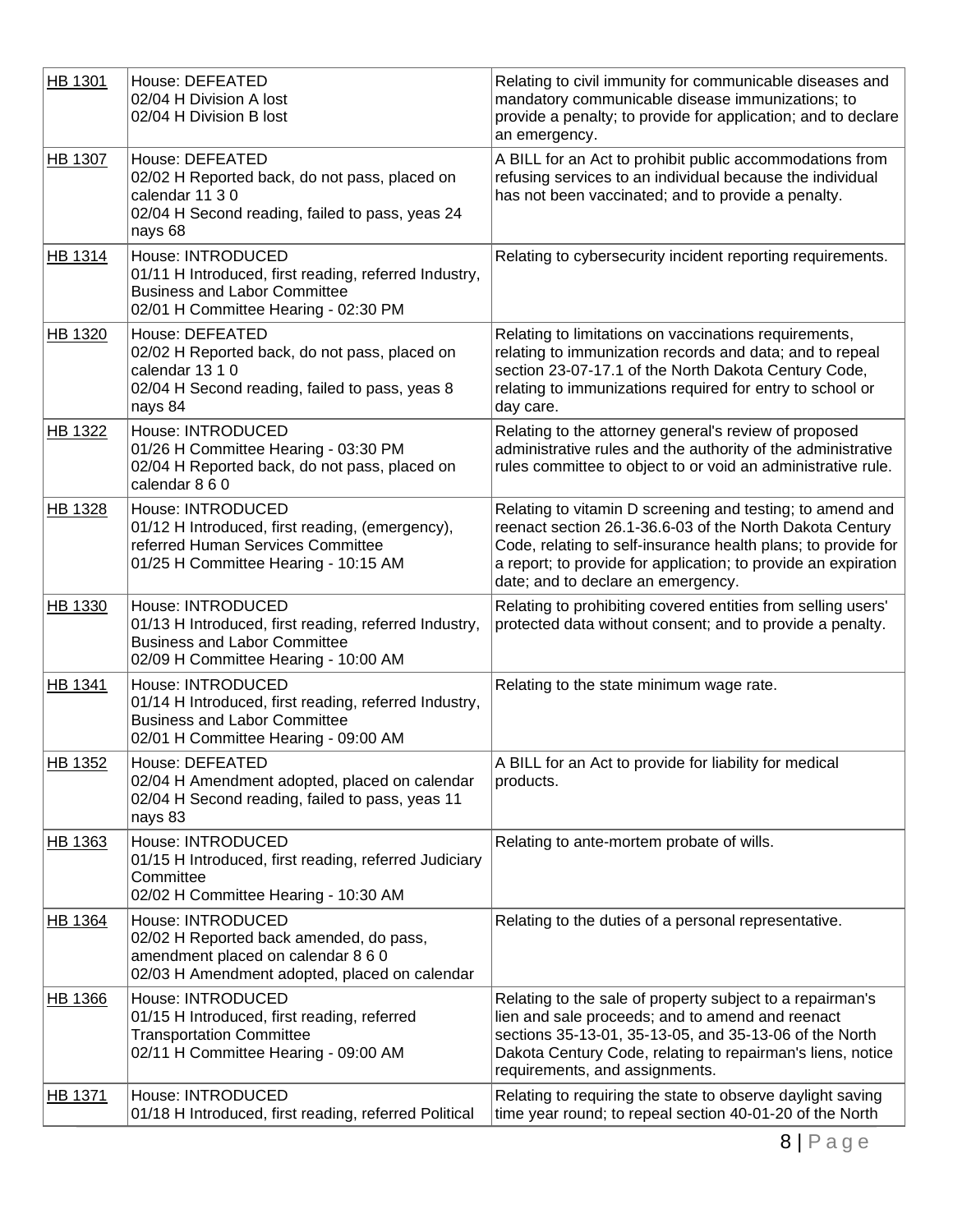|                | <b>Subdivisions Committee</b><br>02/05 H Committee Hearing - 10:00 AM                                                                                     | Dakota Century Code, relating to daylight saving time; and<br>to provide an effective date.                                                                                                                                                                                                                                                                                                                                                                                                                                                                                                                                                                                                                 |
|----------------|-----------------------------------------------------------------------------------------------------------------------------------------------------------|-------------------------------------------------------------------------------------------------------------------------------------------------------------------------------------------------------------------------------------------------------------------------------------------------------------------------------------------------------------------------------------------------------------------------------------------------------------------------------------------------------------------------------------------------------------------------------------------------------------------------------------------------------------------------------------------------------------|
| HB 1374        | House: INTRODUCED<br>01/18 H Introduced, first reading, referred Finance<br>and Taxation Committee<br>01/27 H Committee Hearing - 10:00 AM                | Relating to an income tax deduction for COVID-19 relief<br>benefits; and to provide an effective date.                                                                                                                                                                                                                                                                                                                                                                                                                                                                                                                                                                                                      |
| HB 1376        | House: INTRODUCED<br>01/18 H Introduced, first reading, referred Industry,<br><b>Business and Labor Committee</b><br>01/27 H Committee Hearing - 09:00 AM | Relating to employer immunity regarding COVID-19; and<br>to provide for application.                                                                                                                                                                                                                                                                                                                                                                                                                                                                                                                                                                                                                        |
| <b>HB 1377</b> | House: DEFEATED<br>02/02 H Reported back, do not pass, placed on<br>calendar 8 5 1<br>02/04 H Second reading, failed to pass, yeas 21<br>nays 72          | Relating to immunization exemptions.                                                                                                                                                                                                                                                                                                                                                                                                                                                                                                                                                                                                                                                                        |
| HB 1380        | House: INTRODUCED<br>01/18 H Introduced, first reading, referred<br><b>Appropriations Committee</b><br>02/02 H Committee Hearing - 09:00 AM               | Relating to an economic diversification research fund, a<br>legacy sinking and interest fund, a career and technical<br>education support fund, a legacy earnings fund, a<br>behavioral health support fund, a legacy infrastructure<br>project fund, a state building maintenance and project<br>fund, and an information technology cybersecurity fund;<br>relating to funds invested by the state investment board<br>and legacy fund definitions; to provide for a transfer; and to<br>provide a report.                                                                                                                                                                                                |
| HB 1398        | House: INTRODUCED<br>01/18 H Introduced, first reading, referred Political<br><b>Subdivisions Committee</b><br>02/04 H Committee Hearing - 10:00 AM       | Relating to prohibitions on political subdivisions regulating<br>paid family leave.                                                                                                                                                                                                                                                                                                                                                                                                                                                                                                                                                                                                                         |
| HB 1420        | House: INTRODUCED<br>01/18 H Introduced, first reading, referred Human<br><b>Services Committee</b><br>02/03 H Committee Hearing - 09:00 AM               | Relating to the personal use of marijuana; relating to the<br>legalization of marijuana; to provide a statement of<br>legislative intent; to provide for a legislative management<br>report; and to provide a penalty.                                                                                                                                                                                                                                                                                                                                                                                                                                                                                      |
| <b>HB 1425</b> | House: INTRODUCED<br>01/18 H Introduced, first reading, referred Finance<br>and Taxation Committee<br>02/02 H Committee Hearing - 09:00 AM                | Relating to the legacy infrastructure revolving loan fund<br>and the state investment board; to amend and reenact<br>sections 21-10-02 and 21-10-11 of the North Dakota<br>Century Code, relating to the state investment board and<br>the legacy and budget stabilization fund advisory board;<br>and to provide a continuing appropriation.                                                                                                                                                                                                                                                                                                                                                               |
| HB 1431        | House: INTRODUCED<br>01/18 H Introduced, first reading, referred<br>Appropriations Committee<br>02/01 H Committee Hearing - 03:15 PM                      | Relating to a water infrastructure revolving loan fund and<br>bonded debt repayments, relating to interest rates for<br>infrastructure revolving loans, borrowing and lending<br>authority of the public finance authority, and reserve funds<br>associated with bonds; to repeal chapter 6-09.5 and<br>section 61-02-78 of the North Dakota Century Code,<br>relating to a community water development fund and an<br>infrastructure revolving loan fund within the resources trust<br>fund; to provide an appropriation; to provide a continuing<br>appropriation; to provide for a transfer; to provide for a<br>contingent transfer; to provide a bond issue limit; and to<br>provide a loan repayment. |
| HB 1433        | House: DEFEATED<br>01/28 H Reported back, do not pass, placed on<br>calendar 12 2 0<br>02/03 H Second reading, failed to pass, yeas 16<br>nays 77         | Relating to workers' compensation benefits for essential<br>workers; to provide for retroactive application; and to<br>provide an expiration date.                                                                                                                                                                                                                                                                                                                                                                                                                                                                                                                                                          |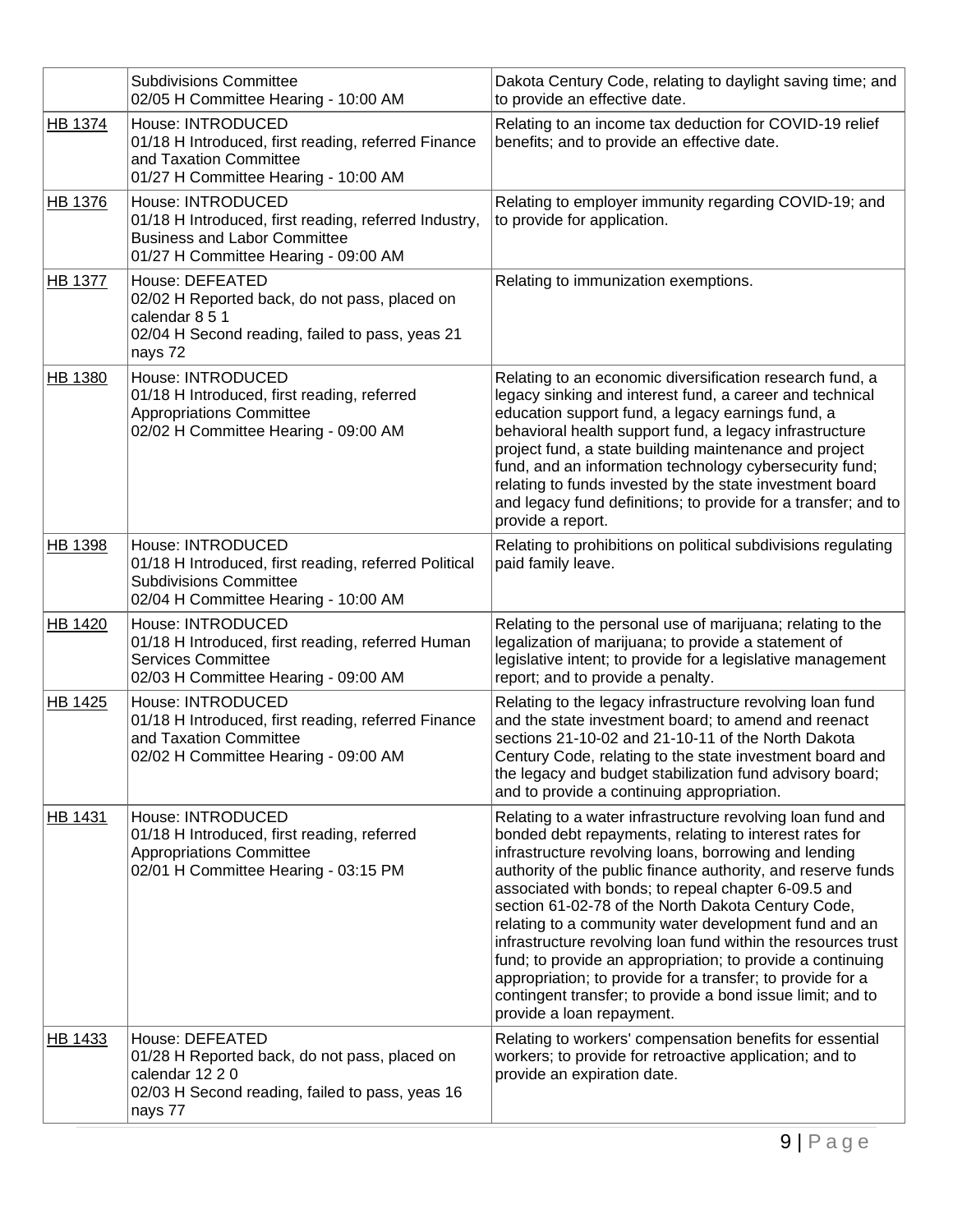| HB 1439 | House: INTRODUCED<br>01/25 H Rereferred to Judiciary<br>02/10 H Committee Hearing - 08:30 AM                                                              | Relating to remote notarial acts for clients of certain<br>nonprofit organizations, relating to an exemption for certain<br>remote notarial acts; and to provide a penalty.                                                                                                                                                                         |
|---------|-----------------------------------------------------------------------------------------------------------------------------------------------------------|-----------------------------------------------------------------------------------------------------------------------------------------------------------------------------------------------------------------------------------------------------------------------------------------------------------------------------------------------------|
| HB 1441 | House: INTRODUCED<br>01/18 H Introduced, first reading, referred Industry,<br><b>Business and Labor Committee</b><br>02/03 H Committee Hearing - 09:00 AM | Relating to a paid family medical leave program and an<br>income tax credit for contributions paid into the paid family<br>medical leave fund on behalf of eligible employees; to<br>provide an appropriation; to provide for a transfer; and to<br>provide an effective date.                                                                      |
| HB 1454 | House: INTRODUCED<br>01/18 H Introduced, first reading, referred Industry,<br><b>Business and Labor Committee</b><br>02/10 H Committee Hearing - 09:00 AM | Relating to unlawful interference with business relation;<br>and to provide a penalty.                                                                                                                                                                                                                                                              |
| HB 1499 | House: INTRODUCED<br>01/18 H Introduced, first reading, referred<br>Government and Veterans Affairs Committee<br>02/05 H Committee Hearing - 08:00 AM     | Relating to election requirements for bonds.                                                                                                                                                                                                                                                                                                        |
| HB 1501 | House: INTRODUCED<br>01/27 H Introduced, first reading, referred Finance<br>and Taxation Committee<br>02/03 H Committee Hearing - 10:30 AM                | Relating to imposition of a gross receipts tax and an excise<br>tax on retail marijuana and retail marijuana products; to<br>provide a penalty; to provide a continuing appropriation;<br>and to provide a contingent effective date.                                                                                                               |
| SB 2008 | Senate: INTRODUCED<br>01/05 S Introduced, first reading, referred<br><b>Appropriations Committee</b><br>01/08 S Committee Hearing - 11:00 AM              | A BILL for an Act to provide an appropriation for defraying<br>the expenses of the department of financial institutions.                                                                                                                                                                                                                            |
| SB 2014 | Senate: INTRODUCED<br>01/05 S Introduced, first reading, referred<br>Appropriations Committee<br>01/13 S Committee Hearing - 08:30 AM                     | A BILL for an Act to provide an appropriation for defraying<br>the expenses of the industrial commission and the<br>agencies under its control; to provide contingent funding;<br>to provide for a transfer; and to provide an exemption.                                                                                                           |
| SB 2019 | Senate: INTRODUCED<br>01/05 S Introduced, first reading, referred<br><b>Appropriations Committee</b><br>01/07 S Committee Hearing - 01:30 PM              | A BILL for an Act to provide an appropriation for defraying<br>the expenses of the department of career and technical<br>education.                                                                                                                                                                                                                 |
| SB 2020 | Senate: INTRODUCED<br>01/20 S Committee Hearing - 02:45 PM<br>01/20 S Committee Hearing - 03:30 PM                                                        | A BILL for an Act to provide an appropriation for defraying<br>the expenses of the North Dakota state university<br>extension service, northern crops institute, upper great<br>plains transportation institute, main research center,<br>branch research centers, and agronomy seed farm; to<br>provide for a report; and to provide an exemption. |
| SB 2021 | Senate: INTRODUCED<br>01/05 S Introduced, first reading, referred<br><b>Appropriations Committee</b><br>01/06 S Committee Hearing - 02:30 PM              | A BILL for an Act to provide an appropriation for defraying<br>the expenses of the information technology department;<br>and to provide an exemption.                                                                                                                                                                                               |
| SB 2034 | Senate: PASSED<br>01/29 S Second reading, passed, yeas 42 nays 4<br>02/01 H Received from Senate                                                          | Relating to written advisory opinions regarding ethics.                                                                                                                                                                                                                                                                                             |
| SB 2048 | Senate: PASSED<br>02/03 S Second reading, passed, yeas 47 nays 0<br>02/04 H Received from Senate                                                          | Relating to the Revised Uniform Unclaimed Property Act;<br>relating to abandoned and unclaimed property; to repeal<br>chapter 47-30.1 of the North Dakota Century Code,<br>relating to the uniform unclaimed property act; to provide<br>appropriation.                                                                                             |
| SB 2064 | Senate: DEFEATED<br>01/19 S Reported back, do not pass, place on<br>calendar 5 1 0                                                                        | Relating to the definition of person.                                                                                                                                                                                                                                                                                                               |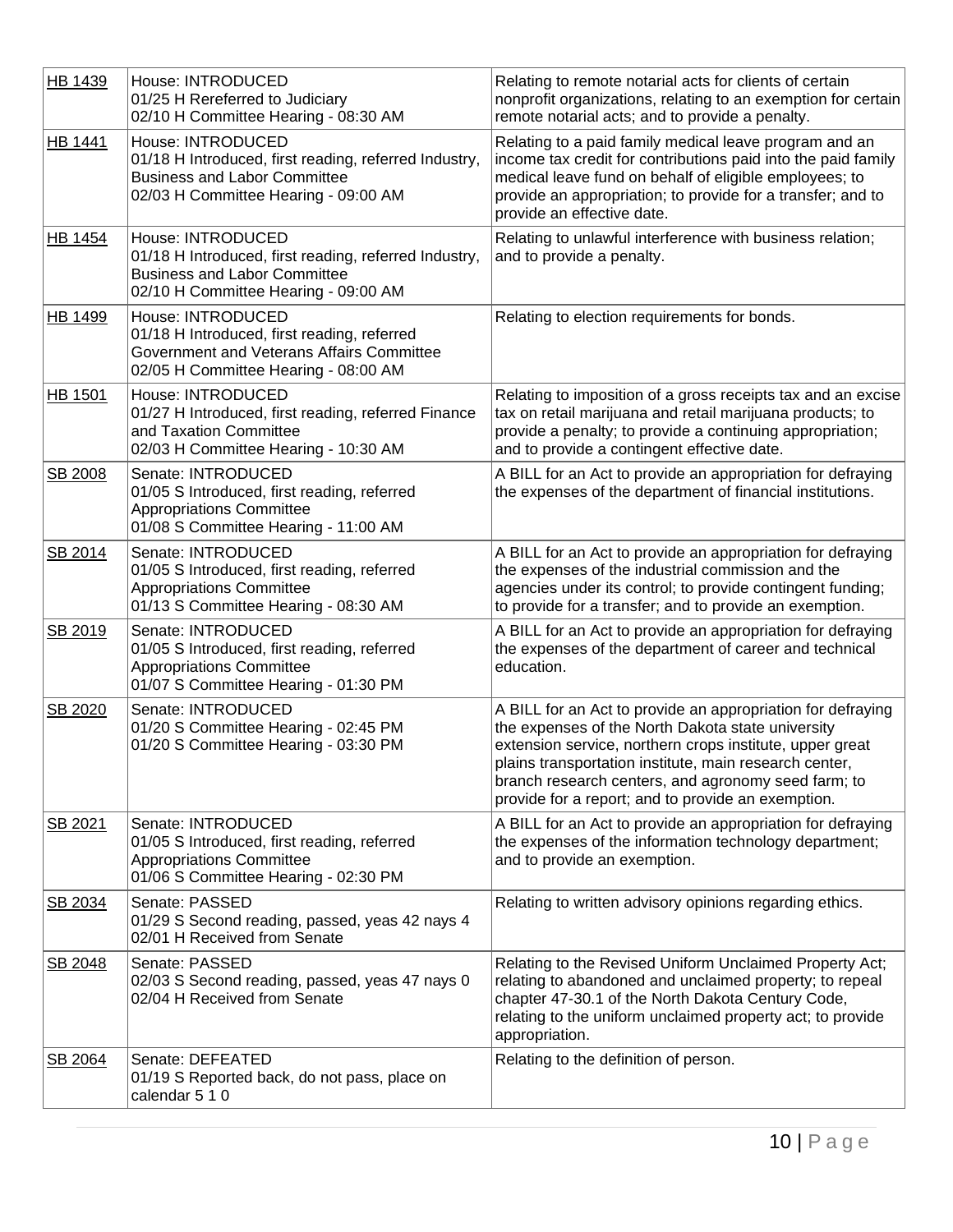|         | 01/20 S Second reading, failed to pass, yeas 7<br>nays 39                                                                                           |                                                                                                                                                                                                                                                                                                                                                                                                                                                                                                                                              |
|---------|-----------------------------------------------------------------------------------------------------------------------------------------------------|----------------------------------------------------------------------------------------------------------------------------------------------------------------------------------------------------------------------------------------------------------------------------------------------------------------------------------------------------------------------------------------------------------------------------------------------------------------------------------------------------------------------------------------------|
| SB 2070 | Senate: INTRODUCED<br>01/05 S Introduced, first reading, referred Energy<br>and Natural Resources Committee<br>01/07 S Committee Hearing - 01:30 PM | Relating to the regulated substance response; relating to<br>the regulated substance response; and to repeal sections<br>23.1-04-04 and 23.1-10-01 of the North Dakota Century<br>Code, relating to contaminated properties.                                                                                                                                                                                                                                                                                                                 |
| SB 2076 | Senate: PASSED<br>01/13 S Second reading, passed, yeas 47 nays 0<br>01/14 H Received from Senate                                                    | Relating to reinsurance credit of insurers.                                                                                                                                                                                                                                                                                                                                                                                                                                                                                                  |
| SB 2098 | Senate: PASSED<br>01/08 S Second reading, passed, yeas 47 nays 0<br>01/11 H Received from Senate                                                    | Relating to abandoned vehicles.                                                                                                                                                                                                                                                                                                                                                                                                                                                                                                              |
| SB 2101 | Senate: PASSED<br>01/08 S Second reading, passed, yeas 47 nays 0<br>01/11 H Received from Senate                                                    | Relating to credit union loans; relating to the regulatory<br>fund, assessment of civil money penalties, appointment of<br>receivers, supervision and examinations, assessments,<br>real estate loans, bank mergers, bank branches, bank<br>investments, trust branches, credit union powers, credit<br>union board notice, and sale or purchase of banking<br>institutions or holding companies; to repeal section 6-06-<br>14 of the North Dakota Century Code, relating to credit<br>union loans; and to provide a penalty.               |
| SB 2102 | Senate: PASSED<br>01/14 S Second reading, passed, yeas 47 nays 0<br>01/15 H Received from Senate                                                    | Relating to dissolution, insolvency, suspension,<br>emergency receivership, and liquidation of institutions<br>under the department of financial institutions' supervision;<br>relating to financial institutions cross references, cease<br>and desist orders, and prompt corrective action; and to<br>repeal chapter 6-07 of the North Dakota Century Code,<br>relating to dissolution, insolvency, suspension, emergency<br>receivership, and liquidation of institutions under the<br>department of financial institutions' supervision. |
| SB 2103 | Senate: PASSED<br>01/08 S Second reading, passed, yeas 47 nays 0<br>01/11 H Received from Senate                                                    | Relating to money broker charges; relating to money<br>broker exemptions, collection agency exemptions, and<br>deferred presentment service transaction procedures; to<br>repeal section 13-04.1-09.2 of the North Dakota Century<br>Code, relating to money broker charges; and to provide a<br>penalty.                                                                                                                                                                                                                                    |
| SB 2127 | Senate: INTRODUCED<br>01/14 S Rereferred to Appropriations<br>01/29 S Committee Hearing - 10:00 AM                                                  | Relating to the housing incentive fund; and to provide an<br>appropriation.                                                                                                                                                                                                                                                                                                                                                                                                                                                                  |
| SB 2169 | Senate: INTRODUCED<br>01/11 S Introduced, first reading, referred<br><b>Appropriations Committee</b><br>01/21 S Committee Hearing - 01:30 PM        | Relating to a COVID-19 relief grant program for essential<br>workers; to provide an appropriation; to provide a<br>contingent appropriation; and to provide an expiration<br>date.                                                                                                                                                                                                                                                                                                                                                           |
| SB 2183 | Senate: INTRODUCED<br>01/19 S Committee Hearing - 09:00 AM<br>02/04 S Reported back amended, do pass,<br>amendment placed on calendar 4 2 0         | Relating to public employee insulin drug benefits; to<br>amend and reenact subsection 2 of section 26.1-36.6-03<br>of the North Dakota Century Code, relating to self-<br>insurance health plans; to provide for a report; to provide<br>for application; to provide an expiration date; and to<br>declare an emergency.                                                                                                                                                                                                                     |
| SB 2191 | Senate: PASSED<br>02/01 S Second reading, passed, yeas 46 nays 0<br>02/02 H Received from Senate                                                    | Relating to the disposal of abandoned personal property.                                                                                                                                                                                                                                                                                                                                                                                                                                                                                     |